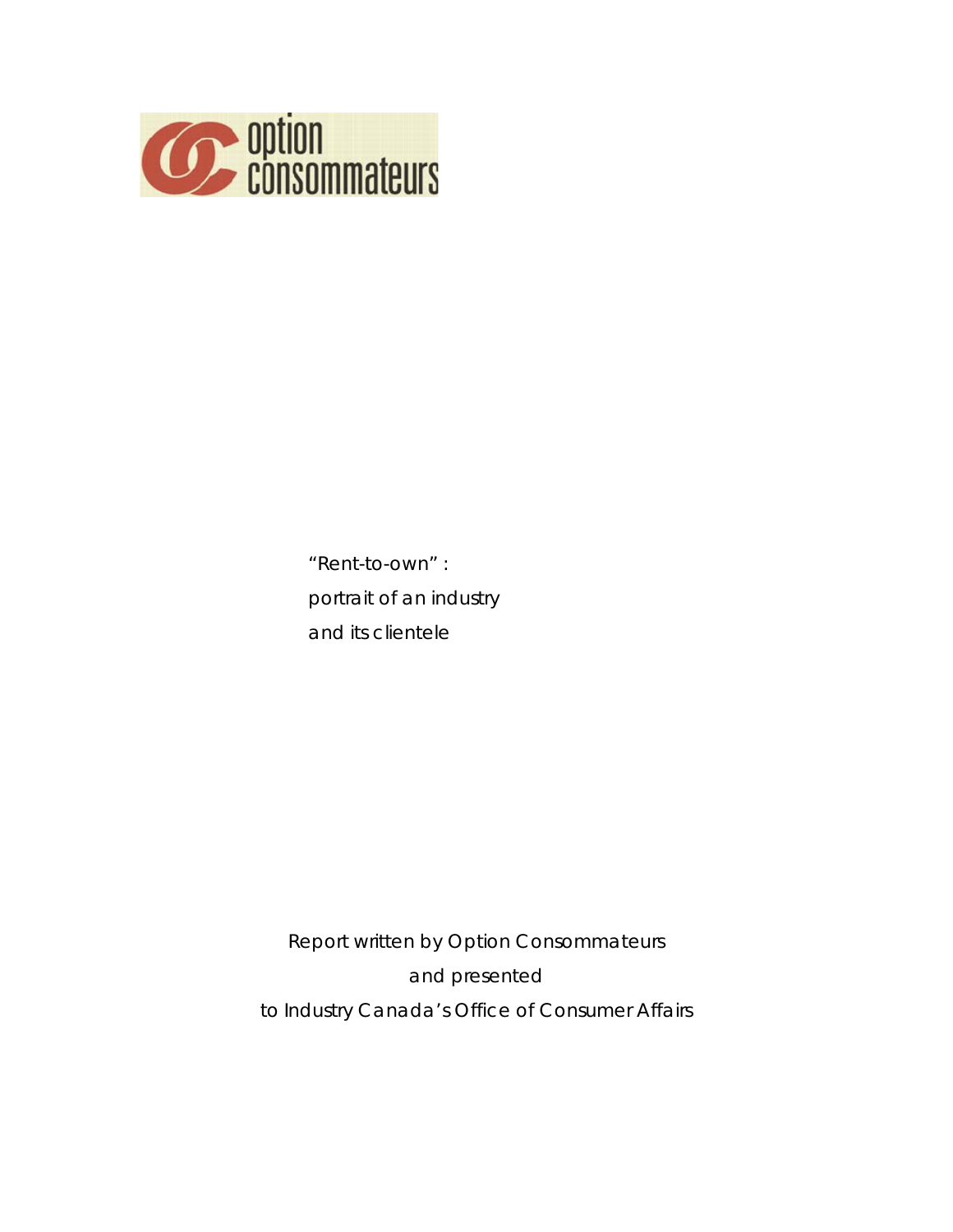*Leasing brings customers closer to ownership and creates a stronger emotional attachment to products.* 

> *This in turn nurtures a greater sense of ownership, reduces damage, prolongs the life of our inventory and increases customer retention.*

> > Easyhome Ltd, Annual Report 2006 p. 15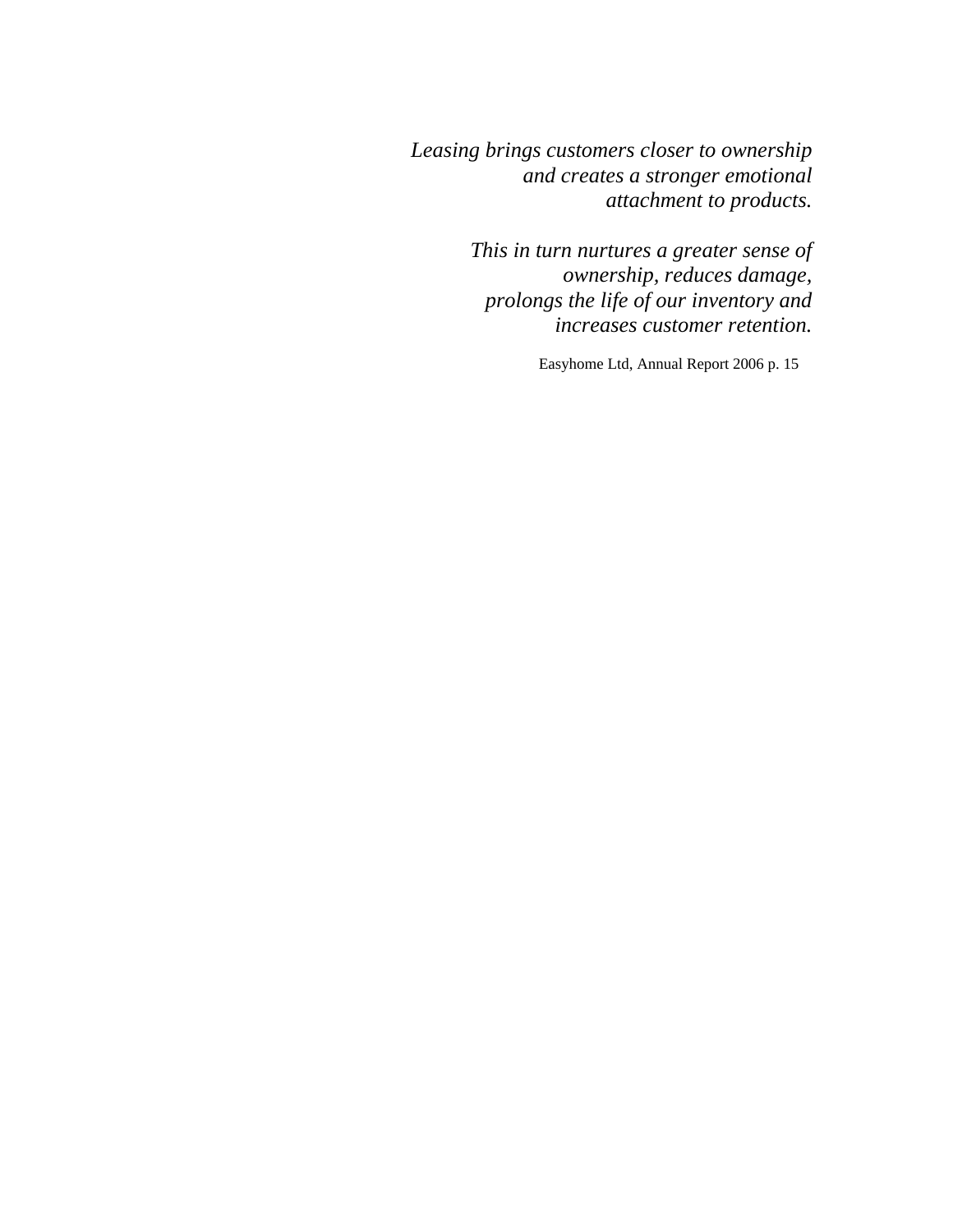# **Acknowledgements**

This research was coordinated by Geneviève Reed, responsible for the Research and Representation Service, and realized by Me Elise Thériault, Me Michael Simkin and Stéphanie Poulin in collaboration with Mr Jean-François Vinet M.A., financial services analyst (Section – Industry Portrait). Mes Thériault and Simkin also benefited from invaluable help given by Me Stephanie Poulin (Research and Editing), Mr Olivier Bourgeois (Statistical Analysis) and Mrs Séverine Galus (Telephone Interviews). Finally, we wish to thank Mr Jacques Nantel, marketing professor at *École des Hautes Etudes Commerciales* for accepting to provide commentary on advertisements we submitted to him. Thank you to everyone !

Option Consommateurs notably gives thanks to the department of Industry Canada for its financial support in conducting this research. The opinions expressed in this report are not necessarily those of Industry Canada or the Government of Canada.

Reproduction of this report is permitted conditionally if its source is quoted. Its reproduction or any allusion to its content for advertising or lucrative ventures is strictly prohibited.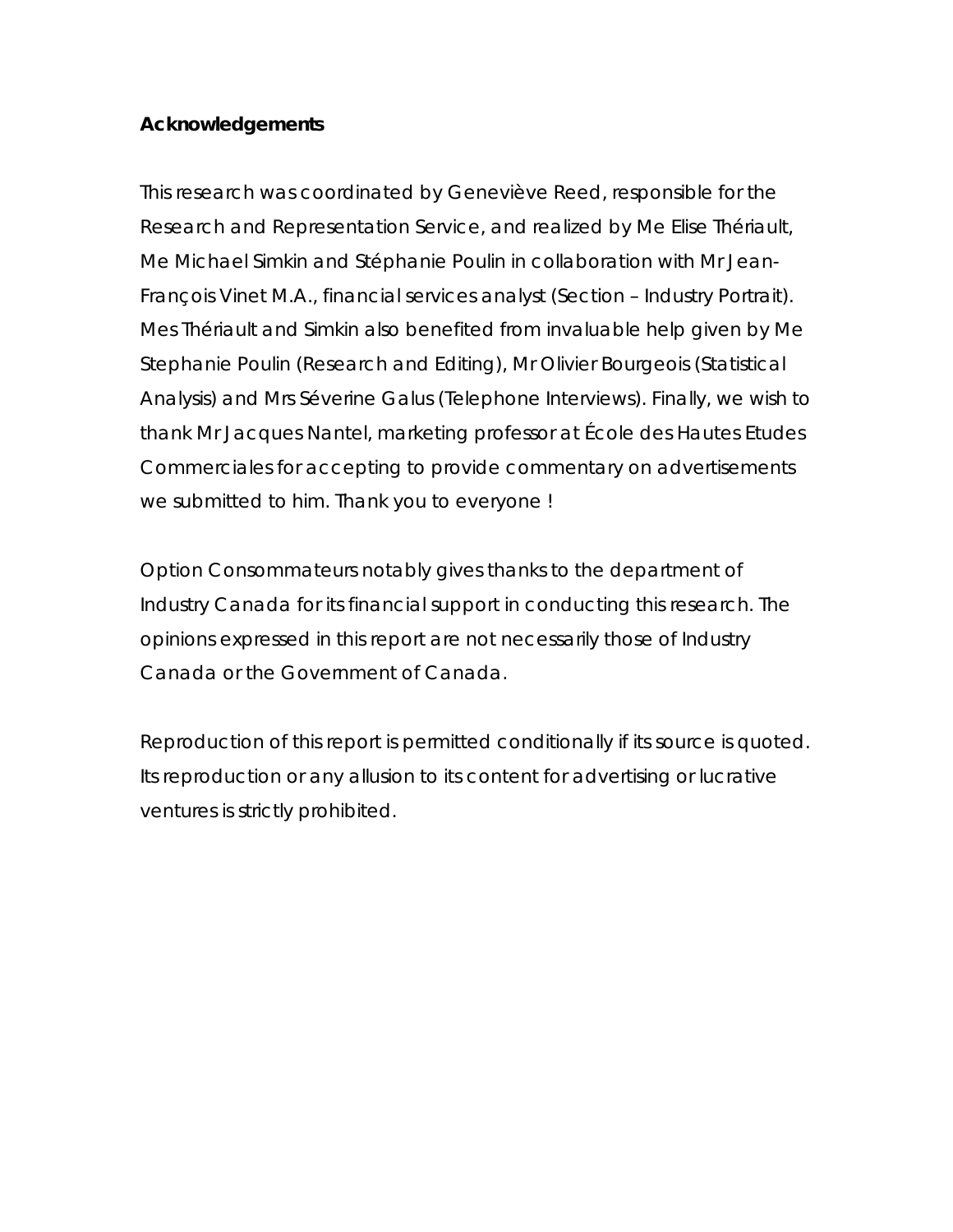## **Executive summary**

### **Context**

 $\overline{a}$ 

"Rent-to-buy" or "Rent-to-own"(RTO) businesses offer consumers long-term leasing for current use goods such as furniture, appliances and various electronic products. No credit checks are performed, monthly or weekly payments are low, opportunity to purchase the leased item at the end of lease or by anticipation is given; the offer is tempting. However, a consumer who respects the terms of the contract and pays all rents before acquiring the good leased, generally pays, in total, twice even three times the actual value of the good.<sup>1</sup> Fittingly, contracts often last 20 to 36 months.

Commercial activities of these businesses have been denounced globally by numerous consumers associations and for many years. In fact, customers for "Rent-to-own" businesses use a source of financing parallel to traditional credit offered by financial institutions (personal loans, credit margins or credit cards). Except that this type of financing turns out to be extremely costly.

Consumer associations denounce exploitation of those who use the services given by these type of businesses. They ascertain abusive commercial practices in "Rent-to-own" type stores and consider that consumers don't have access to information necessary to make informed decisions.

<sup>&</sup>lt;sup>1</sup> GUÉNETTE Maryse, *L'entreprise Louer pour acheter : Là où l'on vend de deux à trois fois plus cher,* Consommation, 1996-97, Vol.7, no.4, p.10-18.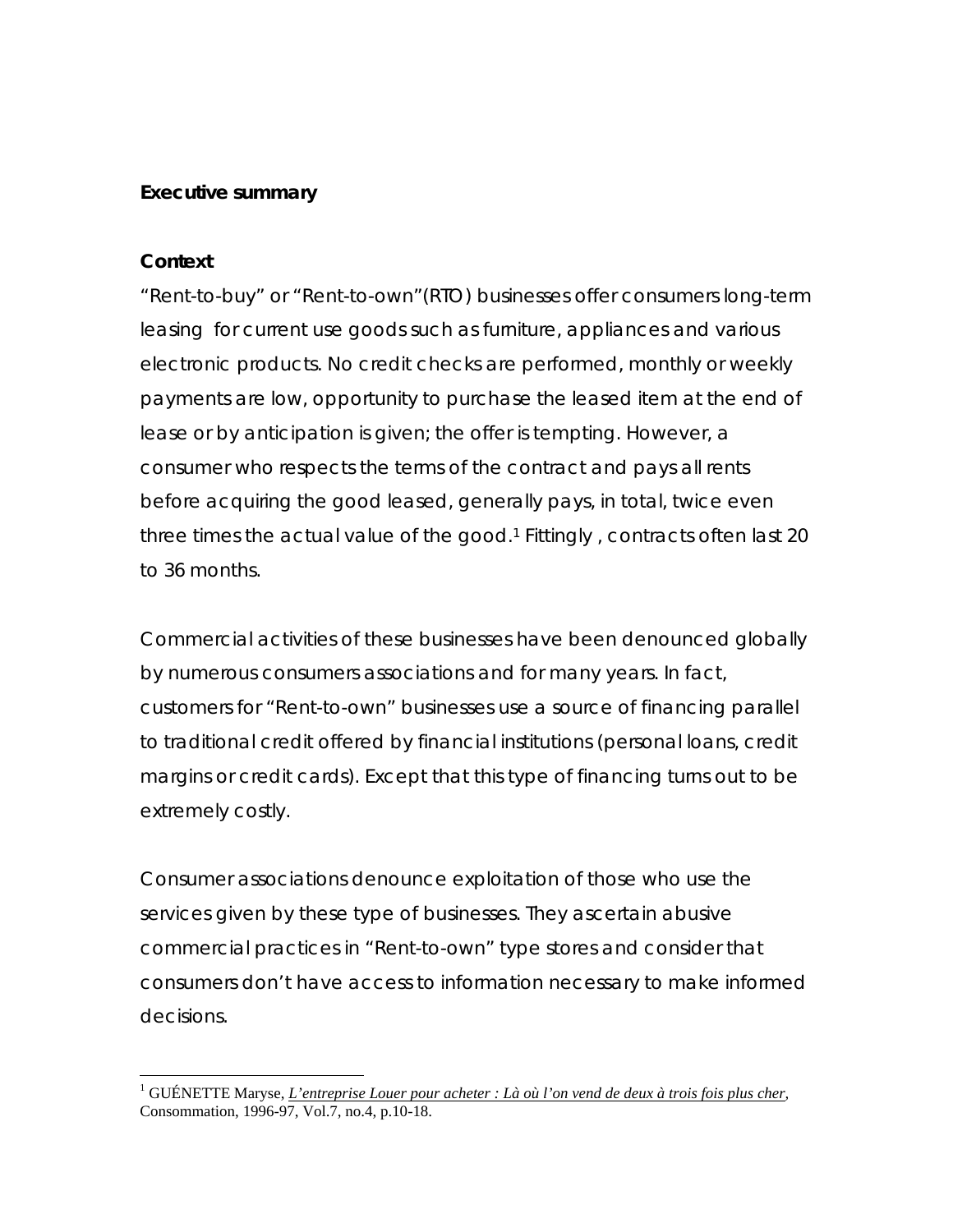Despite warnings from associations dedicated to consumer protection, despite collective recourses against RTO type businesses, they remain firmly rooted in their milieu and consumers everywhere continue to do business with them, thus contributing in their reaping of colossal profits each year.

We thus asked ourselves why Canadian consumers continue dealing with these type of businesses. Can't they hear consumer associations screaming exploitation? Do customers who deal with "Rent-to-own" businesses experience difficulties accessing traditional forms of financing ? And if so, why ? Does the information given to consumers by these businesses prior to and when concluding their contracts allow them to make informed decisions ? Are customers dealing with "Rent-to-own" businesses aware of the cost of financing they contracted ? Finally, what other reasons, if entailed, pressure consumers to deal with these businesses? It is to answer these questions that we have conducted this research.

### **Methodology**

 $\overline{a}$ 

We have effected a documentary research regarding RTO type businesses, which has allowed us to sketch a portrait of the industry. Then, we documented and analysed advertising processes and listed the arguments invoked in order to convince consumers to deal with them. We recruited a marketing specialist, M. Jacques Nantel, tenured professor at the *École des Hautes Études Commerciales de Montréal*2 to analyze the content of these advertisements.

<sup>2</sup> Professor Jacques Nantel has a master's degree in management (*maîtrise en sciences de la gestion*) from HEC Montréal , a doctorate degree (PH.D.) in marketing and is an associate member of the *Chaire de commerce Omer DeSerres* and is an associate member of the *Chaire de gestion des arts Carmelle et Rémi-Marcoux.* He teaches at *École des Hautes Études Commerciales de Montréal*.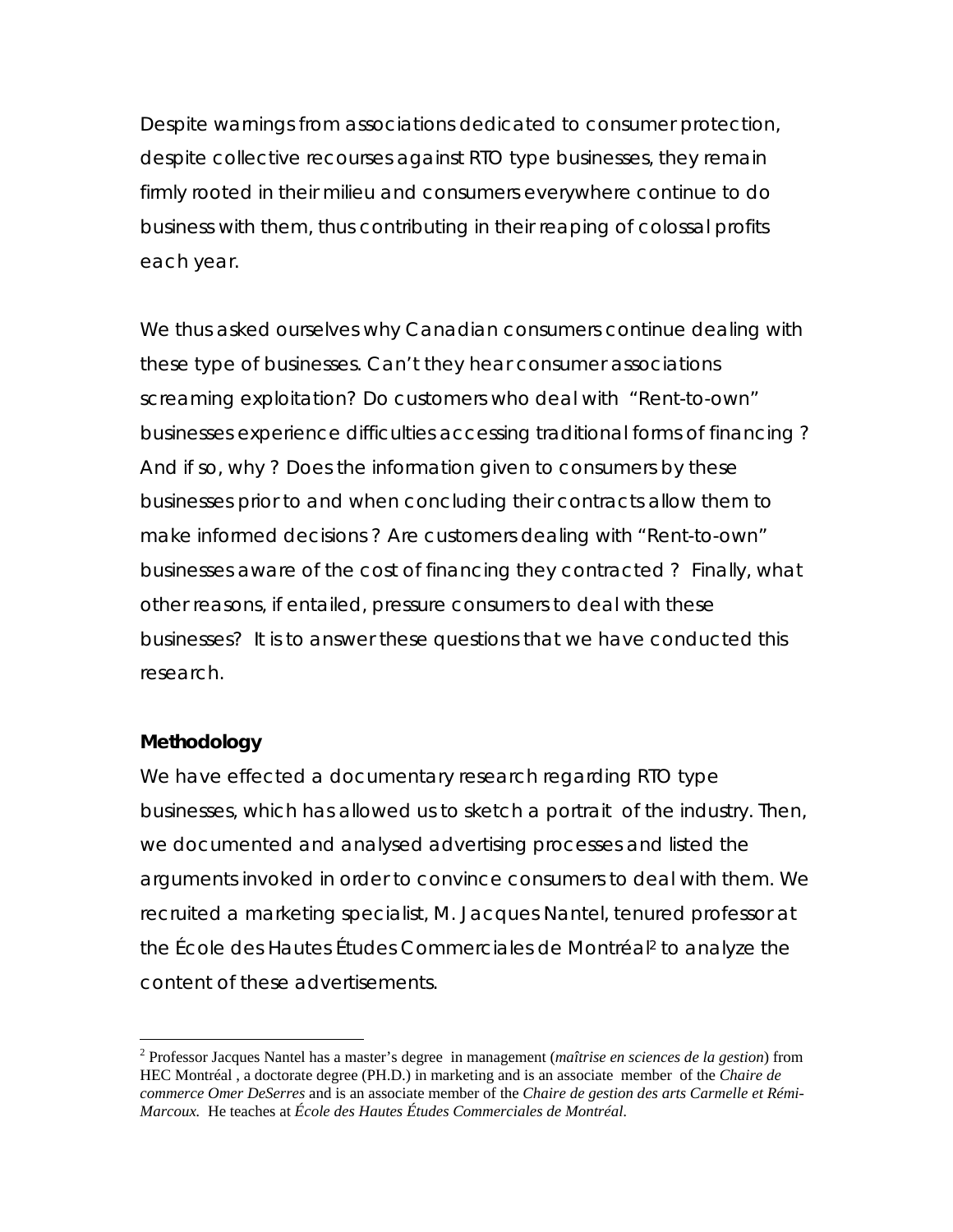We then visited two *lease-purchase* Québécois businesses to analyze the information given to in-store consumers. We concluded contracts with these two businesses and subsequently analyzed their content to evaluate the scope of the information available to consumers as they conclude their contracts.

We then did research in comparative law which allowed us to evaluate if Canadian regulations which govern "Rent-to-own" contracts are sufficient to protect consumers or if additional measures should be considered in order to increasingly inform and protect them. Finally, we conducted a survey and realized 40 individual interviews with customers of the company *Rent-to-Own* (Easyhome) in order to gather quantative and qualitative data . The survey and interviews have enabled us to establish a portrait of consumers dealing with this company et we have garnered a better idea of the motivations of consumers who deal with "Rent-to-own" type of businesses.

#### **Results**

As we analyzed the profile of individuals living within a ten minutes drive from 160 *Easyhome* store locations, we were able to identify an overrepresentation of individuals living alone, renters who live in a dwelling for which the value is inferior to the provincial average, who receive some form of financial support from the government, who have a low income and possess a secondary or college diploma. University graduates are under represented in this group. In summary, these people are vulnerable. We investigated the practices and contracts of players within the Canadian RTO industry.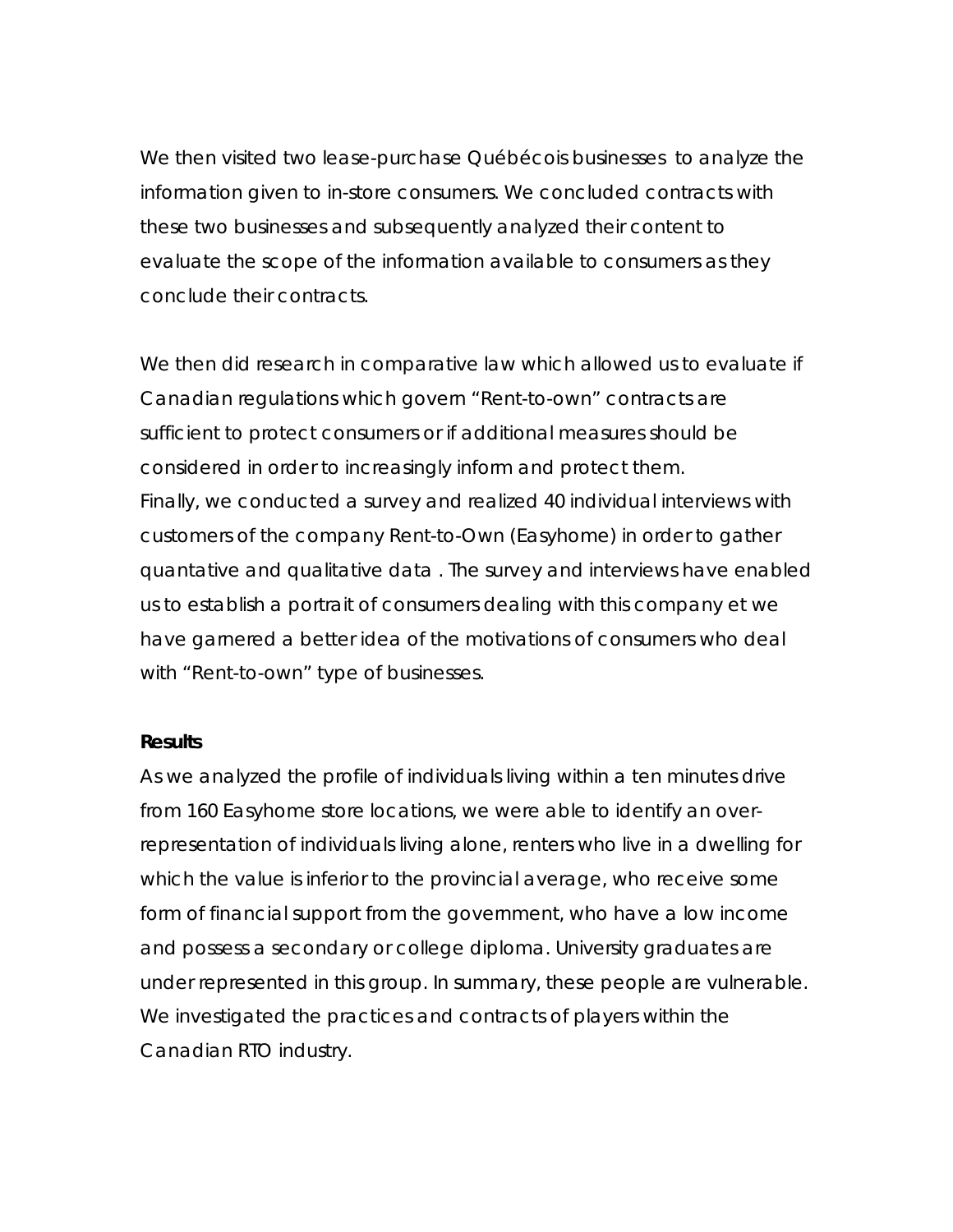We concluded that it is difficult to discern the true nature of contracts concluded with consumers. These contracts have the known characteristics of long term leasing contracts. But they also have many of the characteristics of payment plans such as instalment sale contracts and lease with guaranteed residual value.

We have also identified that the information available to the consumer as they conclude the contract is insufficient to make an informed decision. In fact, neither advertisement or in-store information, or information listed in the contract are complete or coherent. Moreover, certain information is erroneous and lead consumer to believe they have lesser rights than the law gives them.

Finally, the results of the survey<sup>3</sup> and the interviews<sup>4</sup> compel us to conclude that if Canadian consumers continue to deal with this type of business, it's due partly to the given information being insufficient and incoherent but also because consumers have a weak level of financial capacity. The conjecture of these circumstances prevent them from making informed decisions.

### **Recommendations**

Following analysis of the results of the present research, *Option consommateurs* issues the following recommendations:

Recommendation 1

We recommend to the Canadian government to "*increase financial*  resources of its departments and organizations in order to better fulfill their

 $\overline{a}$ 

<sup>&</sup>lt;sup>3</sup> See survey results in Annex 1

<sup>&</sup>lt;sup>4</sup> See sections 5.2 and 5.3 of the actual report.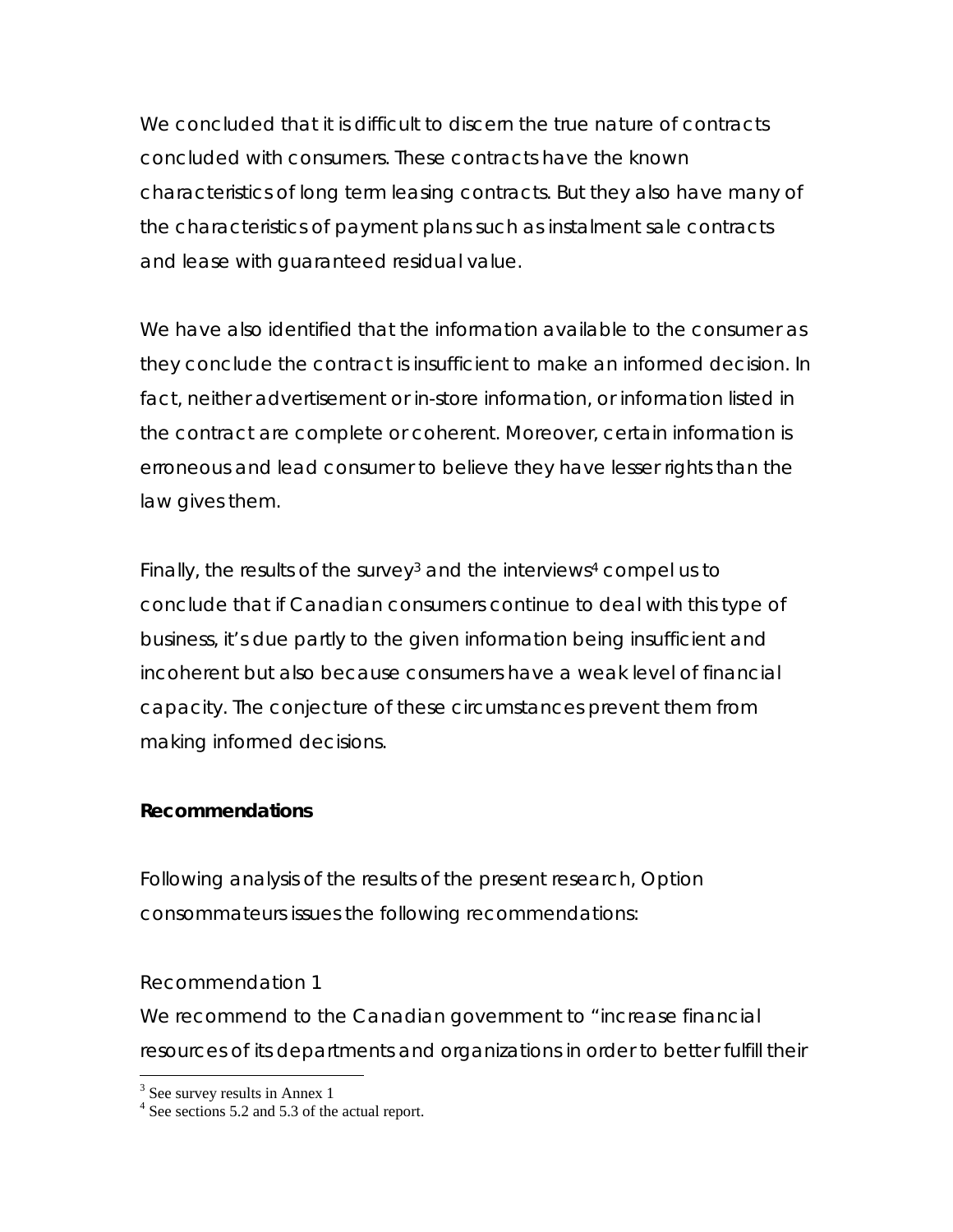responsibilities to educate and inform consumers, particularly concerning *the financial services sector*"5 and that "*the federal government, in partnership with the provincial and territorial Ministries of Education, the Financial Consumer Agency of Canada, educational institutions, consumer advocacy organizations and other agents, constitute an educational program model which dispenses instruction on the overall stakes in consumerism including financial issues*"6

## Recommendation 2

We recommend that provincial legislators determine the nature of the contract binding consumers to "Rent-to-own" type of businesses, taking into account the true intention of consumers. *Option consommateurs* considers it crucial that clear regulations be established to define and delimit RTO contracts and related advertisement.

# Recommendation 3

We recommend increasing disclosure requirements for "Rent-to-own" businesses in order to obligate them to reveal to consumers, before concluding the contract, the number of monthly or weekly payments, the total cost of payments to be made at the end of contract, the amount of administration and opening fees, and other hidden fees. We suggest that

<sup>1</sup> 5 Comité sénatorial permanent des banques et du commerce, *La protection des consommateurs dans le secteur des services financiers : une tâche inachevée*, 2 juin 2006, p.74, En ligne : http://parl.gc.ca/39/1/parlbus/commbus/senate/Com-f/bank-f/rep-f/rep02jun06-f.pdf, 28 mars 2008 [Translated in text]

<sup>6</sup> Comité sénatorial permanent des banques et du commerce, *La protection des consommateurs dans le secteur des services financiers : une tâche inachevée*, 2 juin 2006, p.73, En ligne : http://parl.gc.ca/39/1/parlbus/commbus/senate/Com-f/bank-f/rep-f/rep02jun06-f.pdf, 28 mars 2008 [Translated in text]